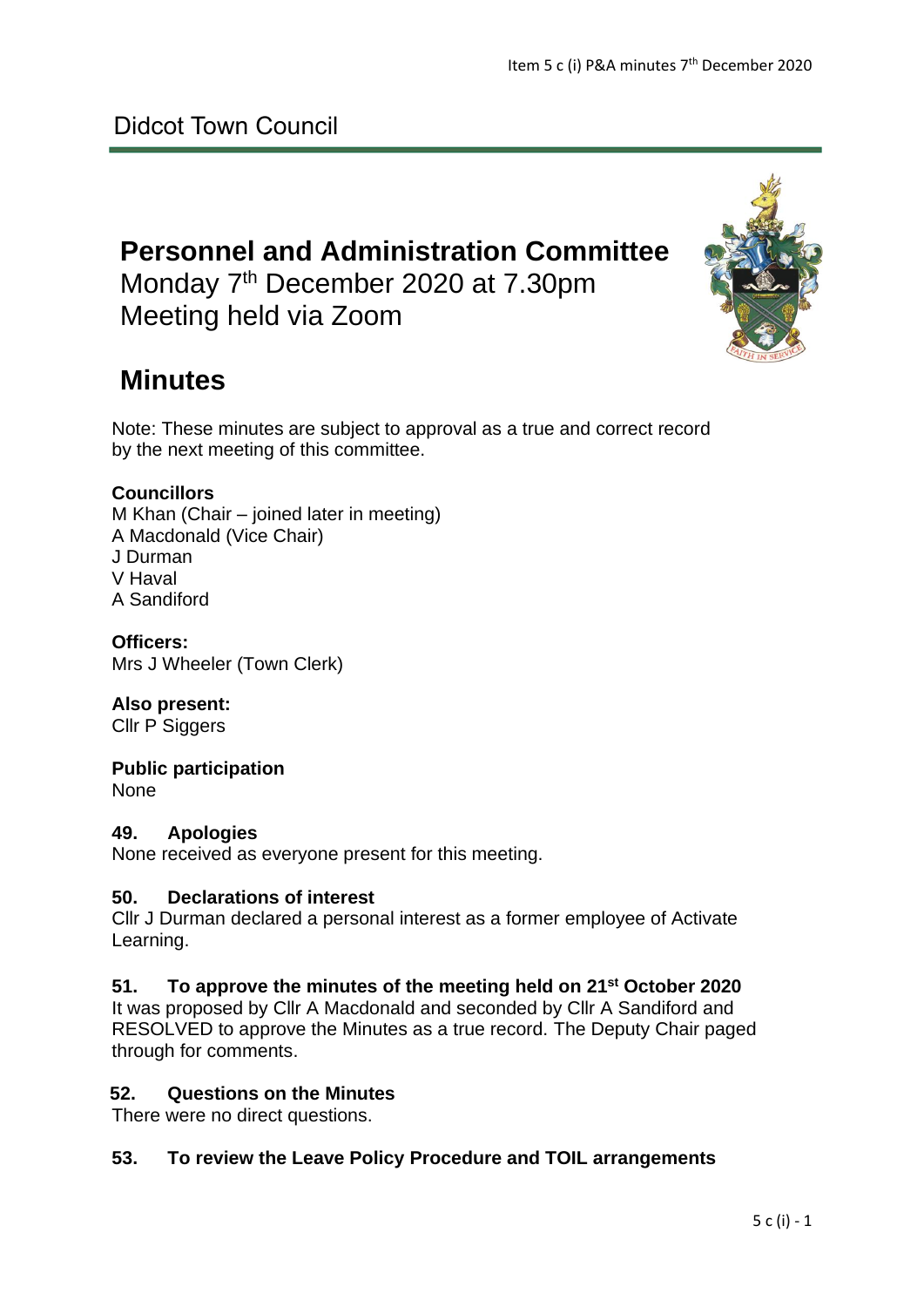The Town Clerk introduced the Leave Policy and Procedure which had last been updated in March 2015. It was necessary to review this Policy in line with the Employee Handbook. Apart from up-dating the annual leave entitlement from 20 days to 22 days on the Policy, there was little that needed to be changed. There was however a discrepency in paragraph 15 which deals with Time off in Lieu (TOIL) and the Employee Handbook.

At present it is possible to roll-over five days equivalent of TOIL and five days equivalent of annual leave which makes it possible for an employee to have a maximum of ten days (two working weeks) taken over from one financial year to another.

It was proposed by Cllr A Macdonald and seconded by Cllr A Sandiford and RESOLVED TO RECOMMEND the following amendments:

- 1. TOIL is revised to be taken as soon as possible and for a maximum of three days (21 hours) to be taken over from one six month period to another.
- 2. All TOIL must be used by the end of the financial year with no allowance to take over unless extenuating circumstancs are approved by the Personnel and Administration Committee.
- 3. That a maximum of five days of annual leave may be taken over from one financial year to another providing that staff have taken every opportunity to use their annual leave throughout the year.
- 4. That the above applies to all Didcot Town Council staff whether they work in the office; at another venue or for the outside services team.

Cllr A Sandiford referred to the period between Christmas and the new year. There is sometimes Council work over the festive period so it was felt beneficial to leave this period flexible but staff would be expected to use their annual leave to cover the working days between Christmas and the new year.

# **54. To review the Data Retention Policy**

It was AGREED to defer this item to give the Town Clerk time to refer to the relevant Legal Topic note on the NALC/OALC website and the relevant chapter in "Local Government Administration" by Charles Arnold Baker.

# **55. To receive an up-date on the costings of employing young people on the Kickstart programme**

This is a programme initiated by the Government to give young people the opportunity to up-skill themselves through valuable work experience. The programme is open to 16-24 year olds for a six month work placement. The aim is to help participants to find "meaningful employment".

DTC would need to go through a training provider to organise placements. There is a set up payment from the Government of £1500 per candidate. However the current training provider is offering to take a proportion of this sum to mentor the candidates; assist with their student pack and evidence portfolio and general administrative paperwork. The cost would be taken out of the £1500. The salary of the candidates would be covered by the Government for six months.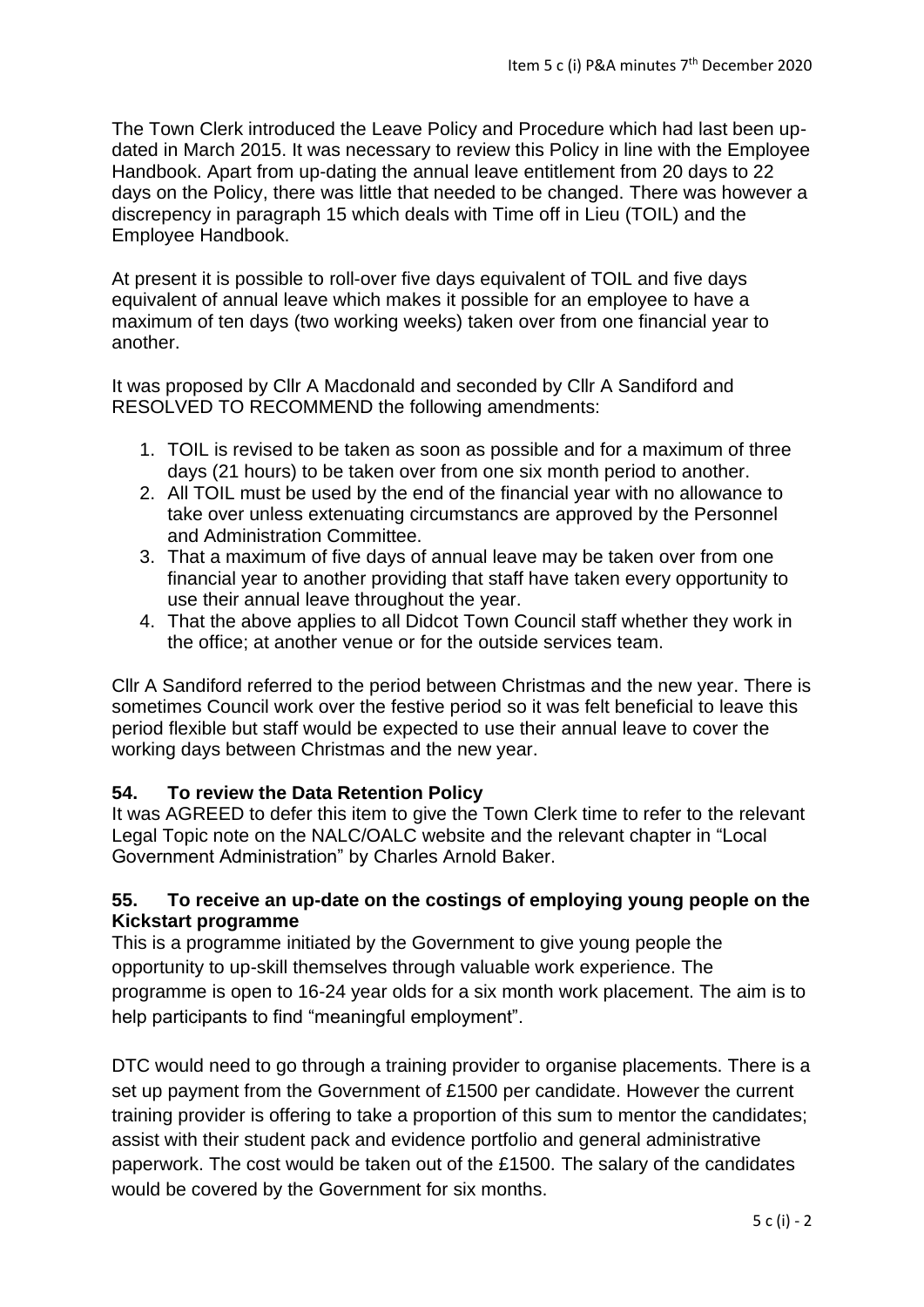The Committee were interested in the possibility of two placements – one for the DTC offices and one for the Outside Services. It was proposed by Cllr A Macdonald and seconded by Cllr A Sandiford and RESOLVED TO RECOMMEND to the F&GP Committee that the Council take on two placements and boost their salary up to the current minimum wage within the Council (currently £9.24 per hour).

It was also AGREED that the Town Clerk would gather more quotes for the training and administrative work in order to present more options to the F&GP Committee. The Town Clerk would find out more about the different training providers and what the training actually provides.

# **56. To confirm the opening hours for the DTC Office over Christmas and the New Year**

It was proposed by Cllr A Macdonald and seconded by Cllr A Sandiford and RESOLVED to agree to the DTC Offices being closed from Thursday 24th December 2020 to Monday 4th January 2021. The Civic Hall would also be closed but would open up for one day to accommodate Slimming World.

The Civic Hall would be available to open should the NHS wish to commence their covid vaccination programme between Christmas and the new year.

Cllr M Khan enters the meeting.

# **57. To confirm attendance at the SLCC Practitioners Conference for four members of staff**

It was proposed by Cllr A Macdonald and seconded by Cllr M Khan to confirm attendance for four members of staff to attend the SLCC Practitioners Conference at a cost of £75 per person. It was also noted that SLCC owed the Town Council £195 for a training programme which did not go ahead.

# **58. To improve the Employee Application Form**

It was proposed by Cllr A Macdonald and seconded by Cllr A Sandiford and RESOLVED for the Committee to email over any amendments to enable the Town Clerk to incorporate these into the recruitment papers.

# **59. To consider the quote for further work on the accessibility of the DTC website**

The Town Clerk gave an introduction to this proposal. It is a software package that flags up accessibility issues on the DTC website. At the moment we are being offered a free trial or "fremium package" where we can identify the remaining issues on our website and address them with our host. If DTC wanted to continue using the software there would be a charge.

Cllr M Khan was keen that we should accept the free trial and see what we can learn from the software. Cllr A Sandiford favoured training the staff to amend the website as the rules of accessibility was changing all the time. Cllr V Haval was interested to see what the costings would be should DTC wish to adopt the software beyond the free trial.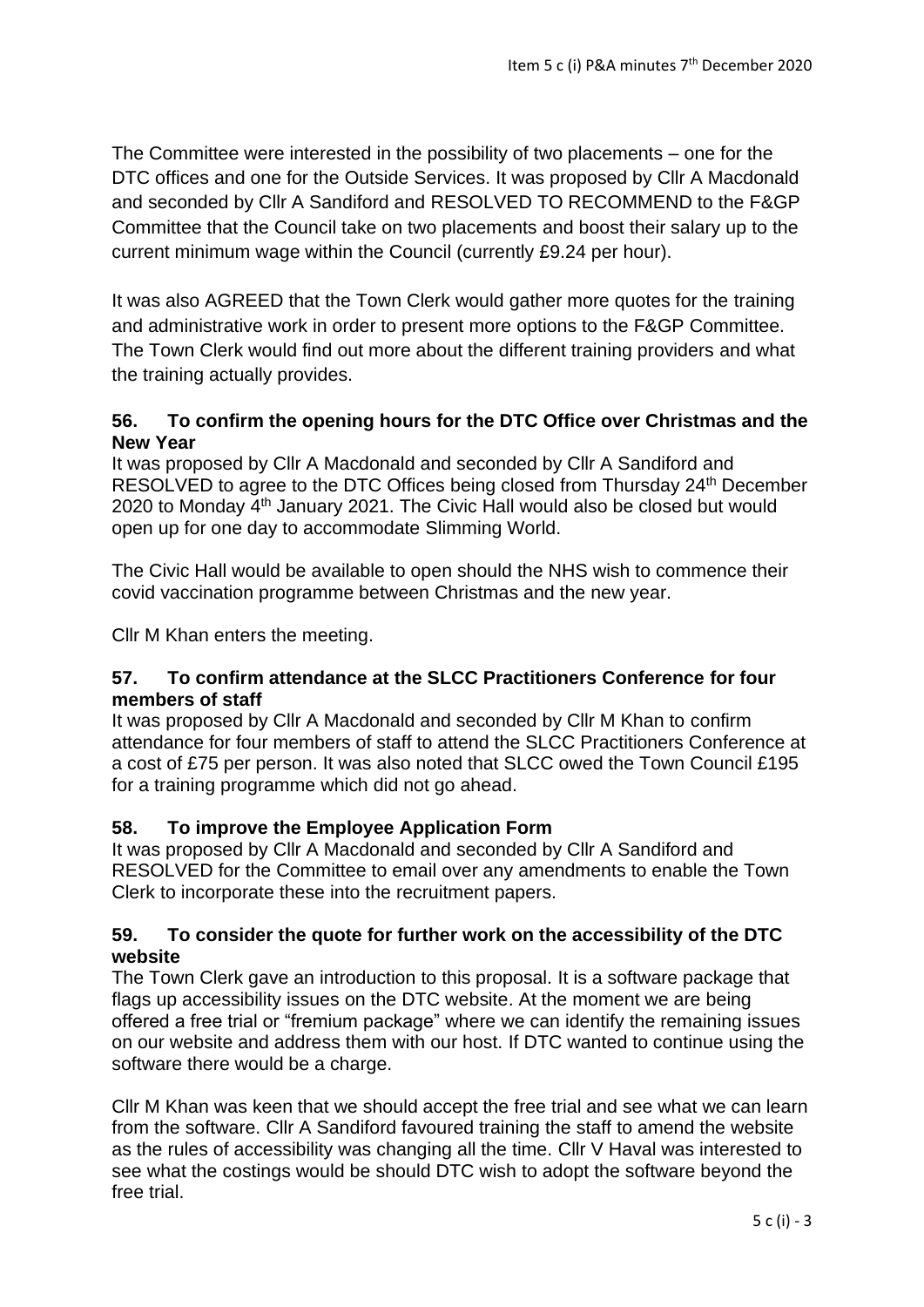It was proposed by Cllr A Macdonald and seconded by Cllr V Haval and RESOLVED to ask the Town Clerk to make enquiries about the training of staff with our current web provider and compare the cost of this with the long term cost of the software.

#### **60. To note the Progress Report**

The progress report for items not on the agenda was noted by the Committee.

# **61. Exclusion of the press and public**

It was **RESOLVED** to exclude the press and public from the meeting pursuant to Section 1 of the Public Bodies [Admission to Meetings] Act 1960 on the grounds that publicity would be prejudicial to the public interest by reason of the confidential nature of the business to be transacted

#### **62. To consider confidential staff report**

The Town Clerk gave an up-date on the appraisals incorporating a review of job descriptions and other staff movements.

It was proposed by Cllr A Macdonald and seconded by Cllr M Khan and RESOLVED TO RECOMMEND to the F&GP Committee to approve the incremental pay awards listed in the confidential staff report. It was also RESOLVED TO RECOMMEND to the F&GP Committee to increase the hours of one member of staff along with an additional increment as a response to exceptional achievement during this year.

The Town Clerk asked the Committee to note that the payment of £4384.84 made on 1<sup>st</sup> December 2020 was an error on the part of HMRC and we are now in credit.

The Town Clerk also raised the approval process of payments. It was the advice of the internal auditor that we should organise one or two Councillors to go online and approve payments and salaries at the point of submission. However our current bank was due to close in early February and we need to consider whether the Council will stay with this bank.

It was AGREED to defer this item until further information on banking options was available. The Town Clerk reminded the Committee that the paper payments were currently signed off – so there was scrutiny.

# **63. To review the Planning and Environment Officer role**

The recruitment papers were considered by the Committee. It was AGREED that, although there was room for improvement, there was a need to get the advertisements in place before Christmas with a view to encouraging as high a standard of applicants as possible.

It was proposed by Cllr A Macdonald and seconded by Cllr M Khan and RESOLVED to give the members of the Committee until 18<sup>th</sup> December to come back to the Town Clerk. The amends would be included and both positions would be advertised before Christmas.